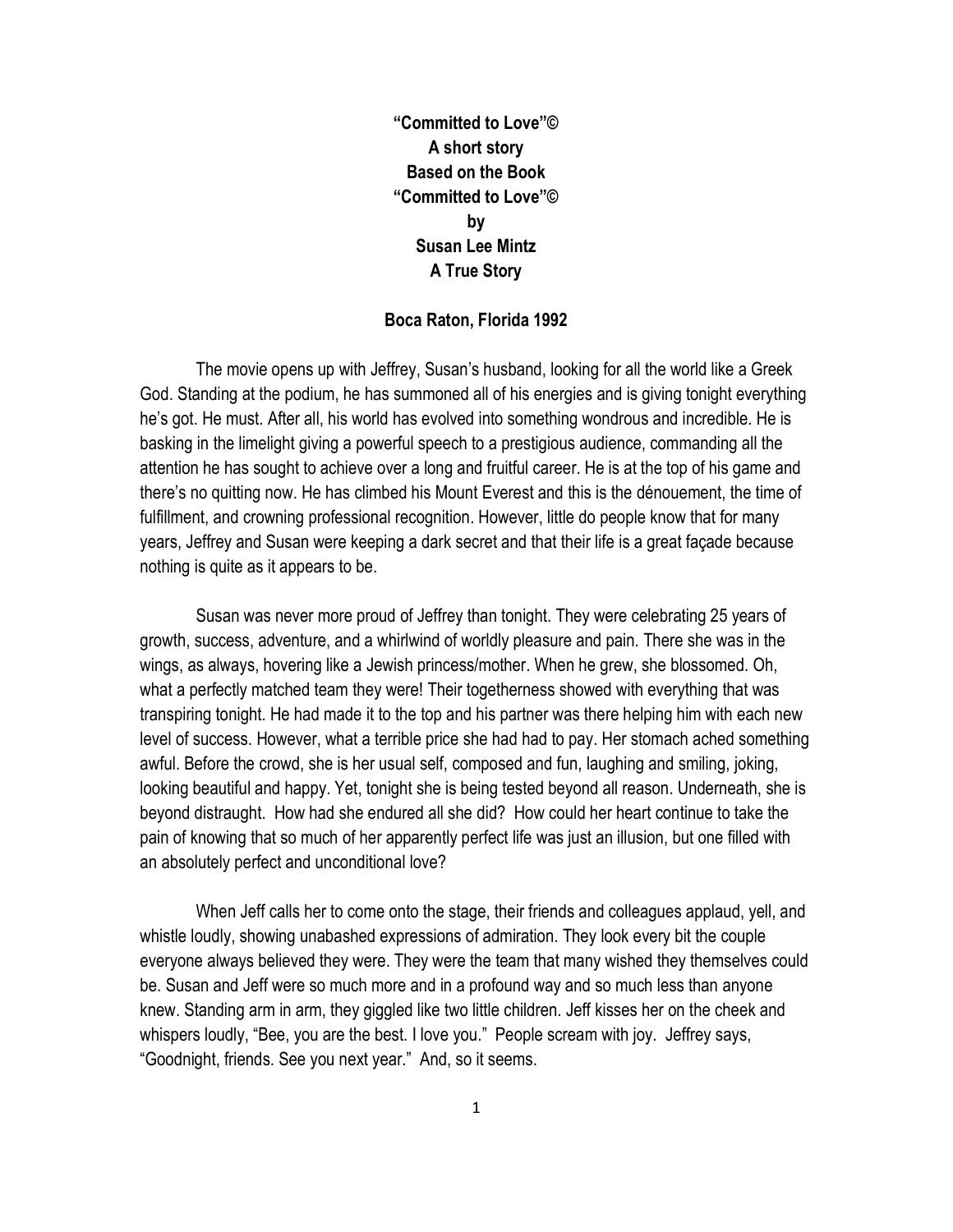They walk off the stage arm in arm looking like a million dollars, as real as life itself. The elevator door opens and they glide in. As it closes, Jeffrey collapses in her arms. He starts gasping, heaving, and wheezing in desperation for air. This is where all her training as a bodybuilder comes in handy. She cradles him tightly, yet gently as a mother holding her stricken child. Her muscled arms from years of weight training enable her to pull him up. She is as strong as an ox, yet she breaks down into tears as she looks deeply into his fading eyes. They are both crying and clinging to each other with all their might. In heaven's name what in the hell is happening?

 The elevator doors swing open and she drags his slumping body down the hall and into the hotel room. His breathing is labored and convulsive. His color has turned ghastly pale and his voice is barely audible. Now, the man she loved since 1957 lay crumbled in her lap delirious with fever. She was always his backbone, his strength, his spine, and his emotional stability. She cries out, "Dear God, give me the strength NOW!"

She is having a problem keeping herself together as she fumbles reaching for the phone. She nervously calls their doctor. Susan begs him to come over right away! Susan goes and gets him a glass of water and a cold towel for his feverish forehead. He is burning up. He is coughing and heaving at the same time spewing his guts up. Her friend and doctor tells her, "I'll be right over!" She runs into the bathroom and falls on the floor, crawling into a fetal position clutching herself and weeping uncontrollably. The minutes seem like hours as she screams, "Oh, Jeffrey. What have you done? Why did you let this happen? We had everything."

## FLASH BACK TO 1969

Jeffrey and Susan are standing on the altar. With their parents and the Rabbi officiating, they hold each other's hands as they recite their wedding vows. Susan radiates beauty and Jeffrey is the epitome of male handsomeness. Everyone looks on admiringly as they leave the temple. Susan does not look pregnant, but the people there know that she is. After all, it is the sixties, the time of free love, of sex, drugs and rock-n-roll. They had been having a full throttle go at it and had their fair share of sexual partners. She has been borderline promiscuous and he has been secretly having gay encounters. They have been the best of friends since the fifth grade, as close as friends can be, and they have clicked as pals from the very first time they met when he said to her in fifth grade, "I like your bobby socks." In that defining moment, she had an instant crush on this incredibly cute, sweet, nice Jewish kid from a small town in upstate New York.

 All through high school, they hung out, all the while dating others. They slept around indiscriminately and who cared, anyway? But on one cold wintry night, Jeffrey stayed over and they got terribly drunk. They passed out in her parent's bed and when they awoke the next morning, naked and oblivious at first, they knew what had transpired the night before. A few weeks later, the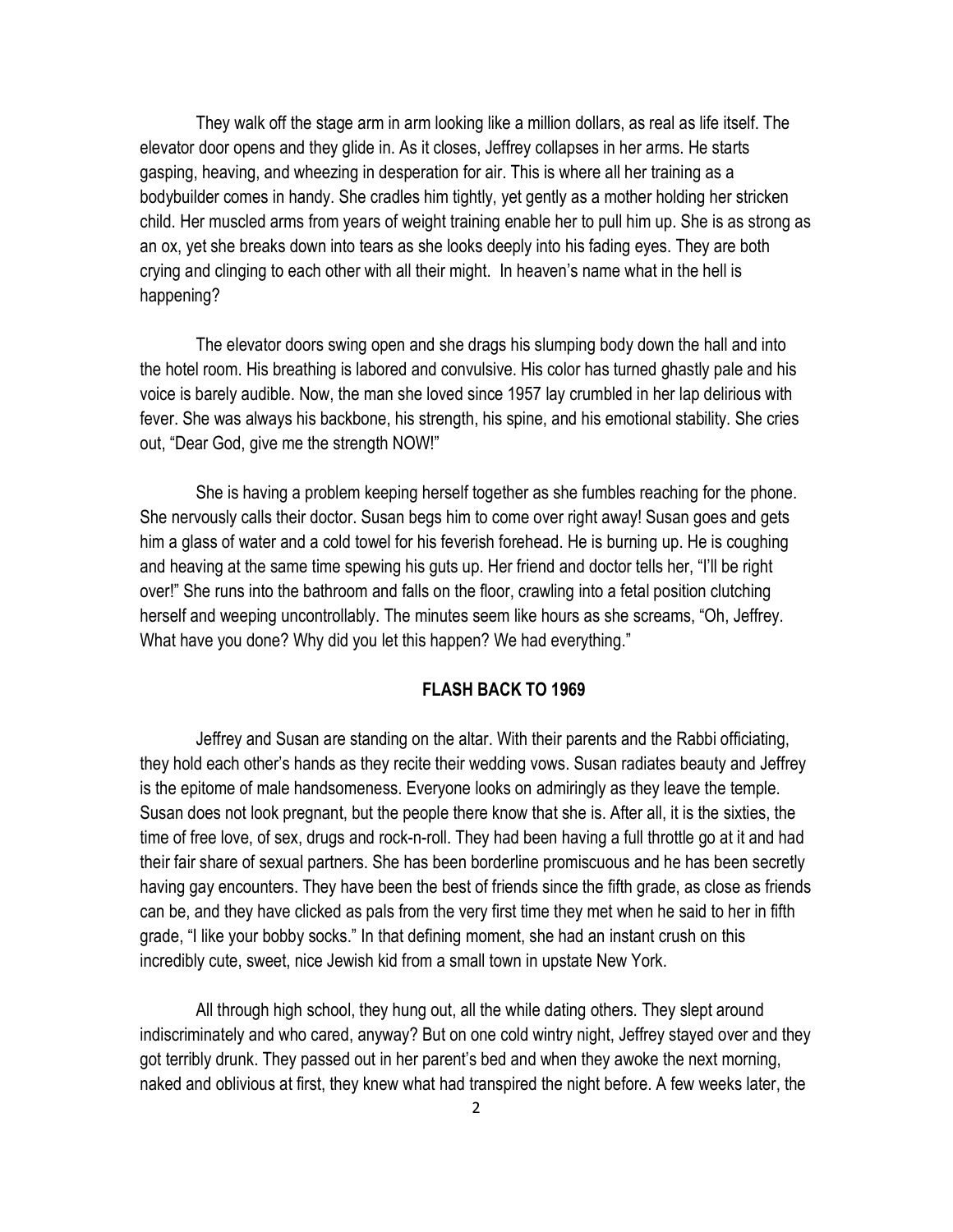results came back and Susan finds out she is pregnant! They decide to do what they were raised to do. The only thing they could do. It was 1969. The town of Troy, New York was small. There was no other option. They would get married. They might be children of the sixties but this was serious. There was no legalization of abortion and they could not give the baby away. No sir, they must get married. However, nobody should know that she is pregnant, because that would be shameful and their families disgraced. So, they kept it a secret and got married. Besides, they loved each other anyway, so why not, "Right?" Right!"

# FLASH FORWARD

Her sobs are so loud that Jeffrey pulls himself from the bed and crawls into the bathroom to be with her. He wants to comfort and console her. As they cry and hold each other, they know that even this horror cannot not tear them apart.

## FLASH BACK TO 1957

Susan is eleven years old and transfers to a new school in another part of town. She comes into their fifth grade class and stops at the desk in front of where Jeffrey is sitting sideways. He looks at her, then at her feet and says, "I like your bobby socks." She swoons.

# FLASH FORWARD

Susan is at home speaking with the doctor. She tells him Jeff's symptoms, but the doctor does not seem alarmed. He says, "Jeff probably has a virus of unknown origin." The doctor has no reason to suspect anything else. Why should he? He does not know the secret life of Dr. Jeffrey A. Mintz. She and Jeff have a hunch deep in their bowels as to what this virus of unknown origin is. With spiked fevers and night sweats, it is probably the dreaded AIDS. But, they are not ready to confront it aloud and not ready to come to grips with it. She had tended to him 24 hours a day for three weeks, nursing him with Tylenol, fluids, and vainly trying to get him to eat. His fevers spiked to 105 degrees. She lies on top of him waiting for the medicine to break his fever. She rushes to get cold compresses putting them under his armpits and behind his knees. His sweats drenched the bed, but they temporarily brought him respite from this hell. His coughing continues. His breathing is labored. Should she call 911? What should she do?

 She feels lost and afraid. Finally, she gets Jeff to the doctor for blood work. After three weeks of excruciating pain, the phone rings. Her doctor's voice speaks coldly into the telephone. "May I come up," he says. The sound of his words only confirmed and validated what she already knew. Why would their doctor come to their home on a late Friday night other than to give Jeff heart crushing and horribly bitter news? Susan buzzes him in. The warm night embraces her body from the outside, but her insides are running cold as if death has shown up and wants to take her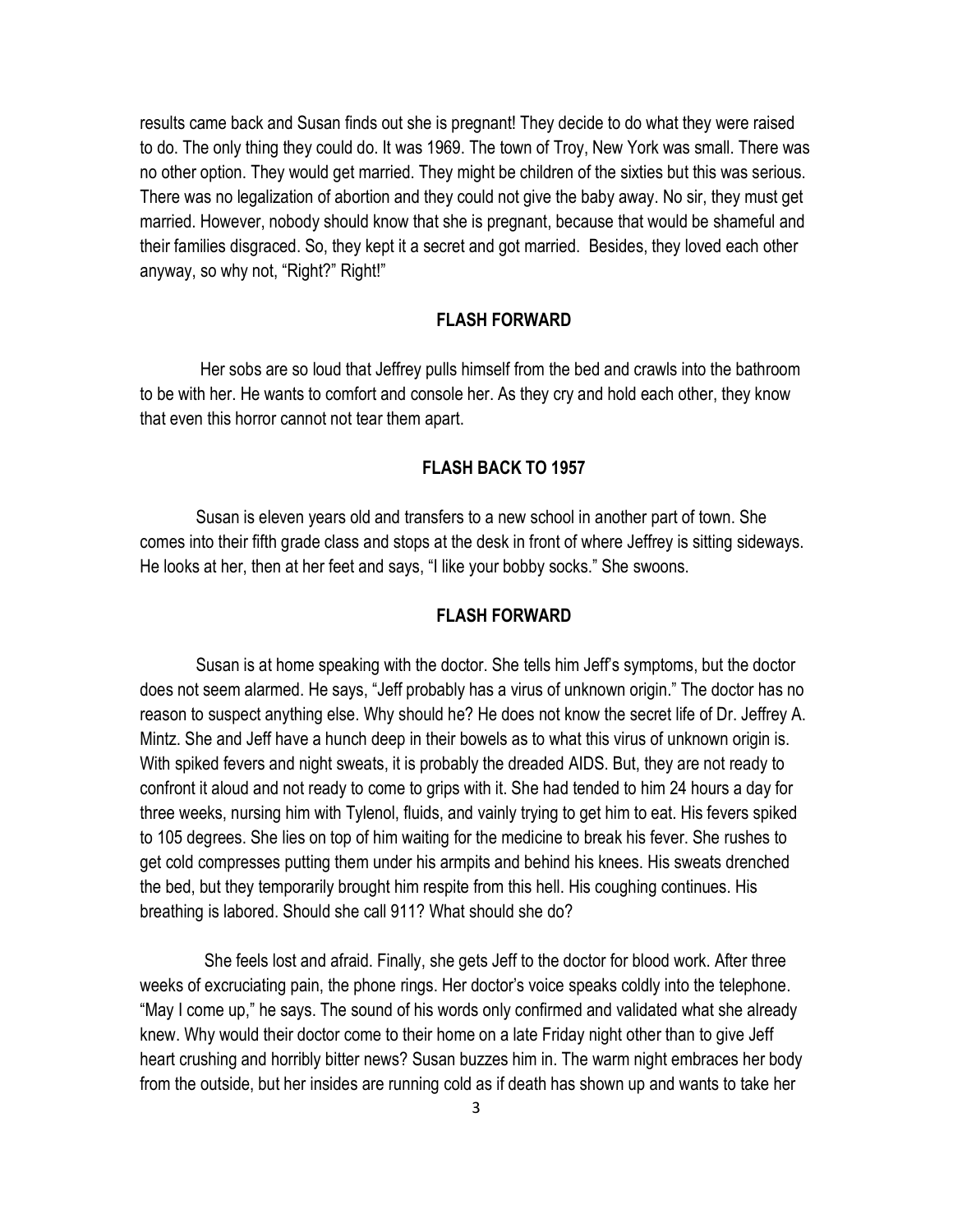love away. It is June 19, 1992 when the doctor tells Jeff he has pneumonia related to AIDS and should be immediately admitted to the hospital. A month ago, they were on top of the world. Now, they are in the valley of the shadow of death.

# FLASH BACK TO 1969

They get married. She moves into Jeff's apartment in Albany. On Monday, he goes back to school for his Master's Degree while she went back to the VA Hospital as a dental hygienist. One week later, while giving him a birthday party, she starts to have cramps. Within a matter of minutes, she is bleeding profusely and has a miscarriage on the bathroom floor. In the hospital, the doctor does a D & C. Their parents are there. Two days later, they went back to work and to school. They talk it over and even though she is no longer pregnant, which is the reason they got married, they would try to stay together and make a go of their marriage. It was a commitment under God and it would be "TILL DEATH DO US PART." That was their vow. That was their commitment and whether it was the sixties or not, come hell or high water, they were going to do it the old-fashioned way. They were friends and in love. So what the hell! What's not to like? Why not? It was just the first time of many that they were bound by a secret that could serve as a door to an easy way out and yet, they chose, time and again, to stick it out, to stay together, to keep their sacred vow before God between them. So help them God!

But, her secret, their secret, is not the only secret in play. He has a secret that he has yet to share in the wake of her miscarriage and their fateful vow to stay together and stay married. It is a secret that will soon test their commitment for sure. In the meantime, there is a lot to handle. Between work, school, and play, they certainly have their hands full. The pressures of taking care of the business of their new life as newlyweds are more than enough to keep them busy. They strive to find the time to explore their new life as husband and wife that brings many challenges. There is a distance between them, yet an undeniable closeness, that keeps things in order. The usual adjustments come to the fore and they juggle the pressures as best they can. Yet, it is not all peaches and cream, but they are giving it their best shot.

Things have gotten serious and they quibble and squabble a bit. They always make up, make out, and get on with it. But, Susan starts to feel a bit like she is intruding on Jeff's space, at least he starts to make her feel that way. Little by little, he sometimes withdraws and retreats behind a kind of emotional wall, or so it seems to her. At first, she tries to overlook it, but it troubles her more and more. After a few months, they decide that they should take a break. Jeff loves to travel so he works out a deal to go to Spain for their belated honeymoon. They travel with some friends of their parents and Susan looks forward to the chance to get closer in the marriage with some quality time away from the pressures and tensions of living on a student budget, getting through graduate school, and finding a way to live together as man and wife.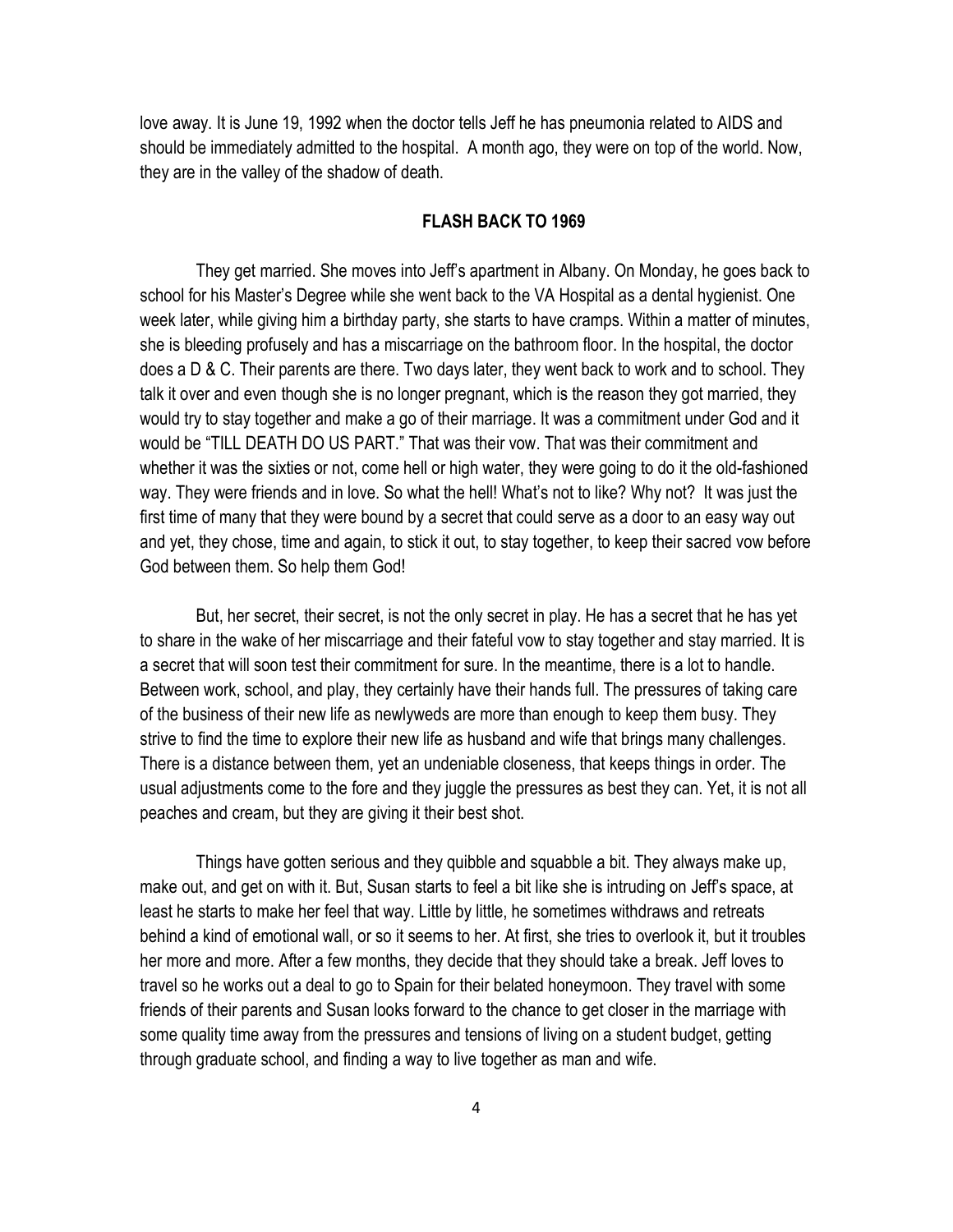Once they get to Spain, Jeff becomes even more distant, aloof, and remote. Susan ratchets up the pressure, pushing, needling, and probing. What is the matter Jeff? What is wrong? Why are you so cold? Are you mad at me? Did I do something wrong? Talk to me! This keeps building and building until one day Jeff explodes and screams, "I think I might be gay, ok? I've had a few gay encounters in college and I think I might be gay, I don't know but…………." Susan says, "How can you be gay when you are married to me? We were in love. We got married, remember? I was pregnant with your child! No, you cannot be gay! How can you be gay? Jeff, you can't!" Repeatedly Susan screams the same questions back to Jeffrey. "How could you marry me and be gay? Why would you do that to me? You wanted to get married! That is why we're married. But, you love me, don't you?" Jeff says, "Of course I do."

Back and forth they go, yelling and screaming, slamming doors, on and on until the argument crescendos into a swirl of emotions. They are left crying in each other's arms, holding each other tightly, drowning in tears that turn into passionate love making, followed by a deep sleep. When they awake, their eyes are swollen and puffy but things are better. Jeff is looking relieved and relaxed, while Susan is positively ebullient. The day is bright, things are well, and they are off to see the bullfight. The matador is magnificent as he masterfully challenges and slays the bull with a deft grace that seems the very embodiment of their state at that moment. He slices the bull's ear off and tosses it into the crowd and in Susan's direction. It grazes her face, leaving a streak of blood on her cheeks as Jeffrey grins with a joy she had not seen since the day they were married. The blood trickles down her cheek and she smiles in a state of shock. She is just happy to seem him happy. They were together and they were going to be together. This sad business of being gay was going to fade away in the distance. Of this, she felt certain.

Moreover, it did, or so it seemed over the next two years as he pushed for his degree with Susan working as a dental hygienist, typing his papers, cooking, taking care of him and their marriage. They fought a bit but they shared a dream, a vision of success in the future and everything else came second. Even their passionate lovemaking was intense and their sexual chemistry always reunited them. They put it all on the line to reach their goal. They put their head down and did not come up for air until he got his Master's degree and was accepted in the doctoral program at the University of Florida, in Gainesville. They prepared and got ready to move there that fall. They had fallen in love and into their marriage. It could not fail!

Florida was more of the same, only hotter. There was school, work, bills, never enough money, or time to do much of anything except grind it out in the name of the future and a better life down the road. They were looking for somewhere over the rainbow and the proverbial pot of gold at the end of a long, protracted state of delayed gratification. It was tough sledding in a swamp full of gators nipping at their heels. Susan continued to bring the bacon home as a dental hygienist and dutifully cooking, ironing, sewing, keeping house, and typing papers incessantly until her brain, her fingers and her back aches. Jeffrey hunkered down with steely determination masked by a charm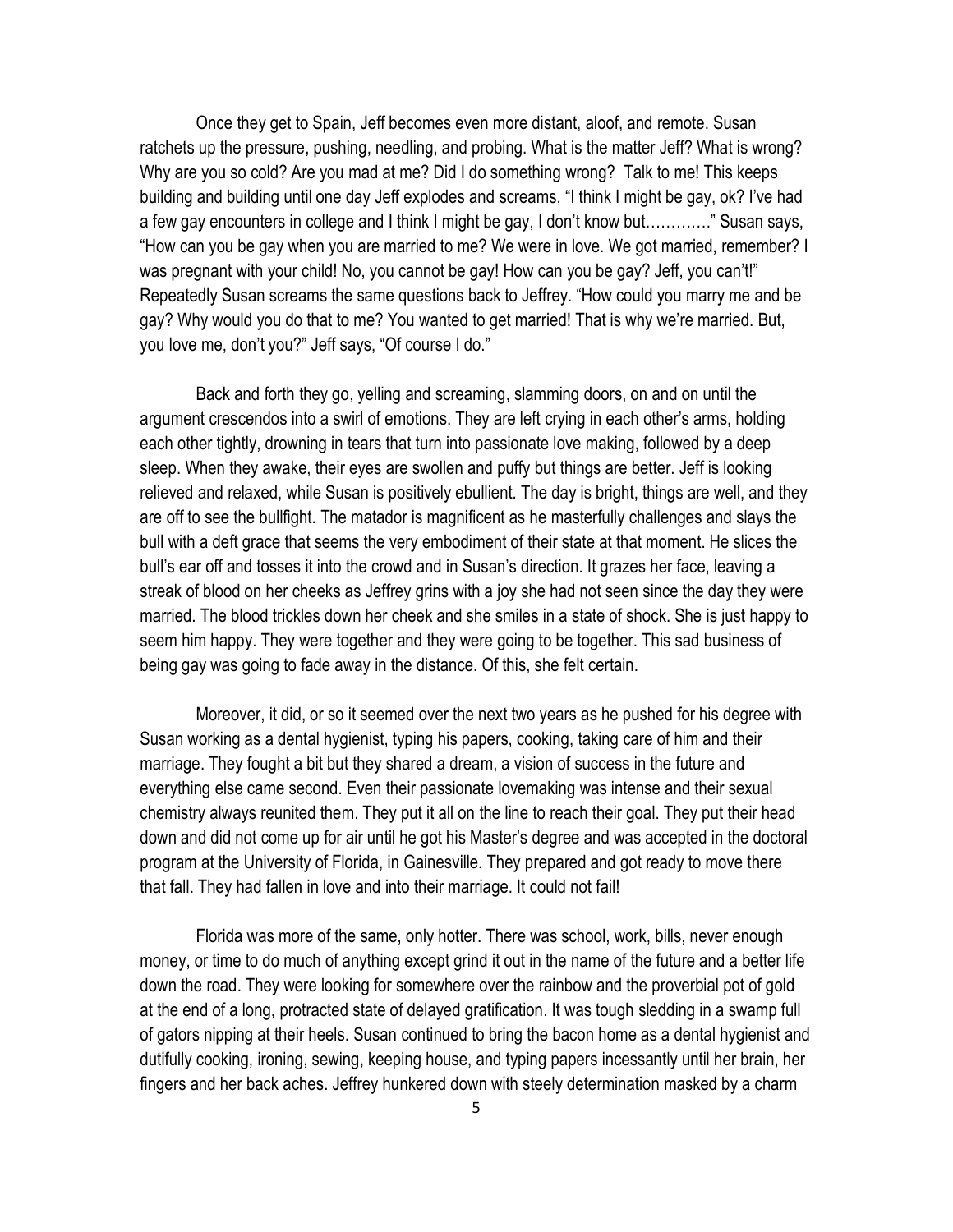that smoothed over the hidden torment he was going through wrestling with his homosexual urges, which he somehow managed to keep at bay. Susan thought that she did not really have to worry about his homosexual desires anymore, but little did she know about an affair that Jeff had struck up after the late night study sessions at the library.

When the library closed, Jeffrey was reignited with his passion to have sex with another man. Overall, he managed to keep it under wraps, concealed, and at bay, more or less. Susan was sometimes suspicious, but they were both focused on the bigger picture and the main goal, which was to have Jeff get his doctorate. They could and would move on to bigger and better pastures of bright lights and golden fields. Out there was a big city that was to be theirs and theirs alone. Finally, the day comes when Jeff got his doctoral degree. He graduated and was offered a teaching position at a residential treatment center for emotionally disturbed and delinquent youth in Houston.

This was the prestige and validation of their life together and it felt so good. In Houston, Jeff also set up a small practice and immediately started working his way up the ladder of success. Before they knew it, more opportunities came knocking on the door of ambition with a chance to make their life in Houston, Texas even greater. They had left the college town of Gainesville and were rolling over in the big leagues of Houston, Texas. Yahoo! The success they had been yearning and working for was right at their fingertips and they relished the chance to grab a hold of it and ride it to the top. They were young, beautiful, bright and energetic. They were ready come hell or high water for their new life. However, one should be careful about is wished for, because you might just get it.

#### FLASH FORWARD-TO THE BATHROOM FLOOR

Jeffrey is deathly ill. He is sicker and wasting away now. Susan is frantically doing all she can do to save him. Their parents and friends have been told. There is an air of despair filling the place. The parents are stoic; however, their care and concern is uplifting and profound. Some family and friends are still in a state of shock. They never suspected anything. This devastating news came as a bomb blast in the night awakening them with shock and awe. With so many questions unspoken and even more confusion, Susan soldiers on. But, she is deeply worried. Moreover, she is angry. She careens back and forth between tender loving care for this man, yet inside she has a mortified and raging desire to lash out.

Susan releases unexpected outbursts at Jeffrey confronting him over why he didn't use protection. "You knew this disease was running rampant in the gay community. Why were you so cavalier? So careless? You are a doctor. Why didn't you take better care of yourself? How could you be so selfish? What about me? What about us? What am I supposed to do now? How can you leave me like this? What is going to happen to me after you are gone?" Susan breaks down in tears and Jeffrey is overcome with remorse and guilt. As always, he takes her in his arms offering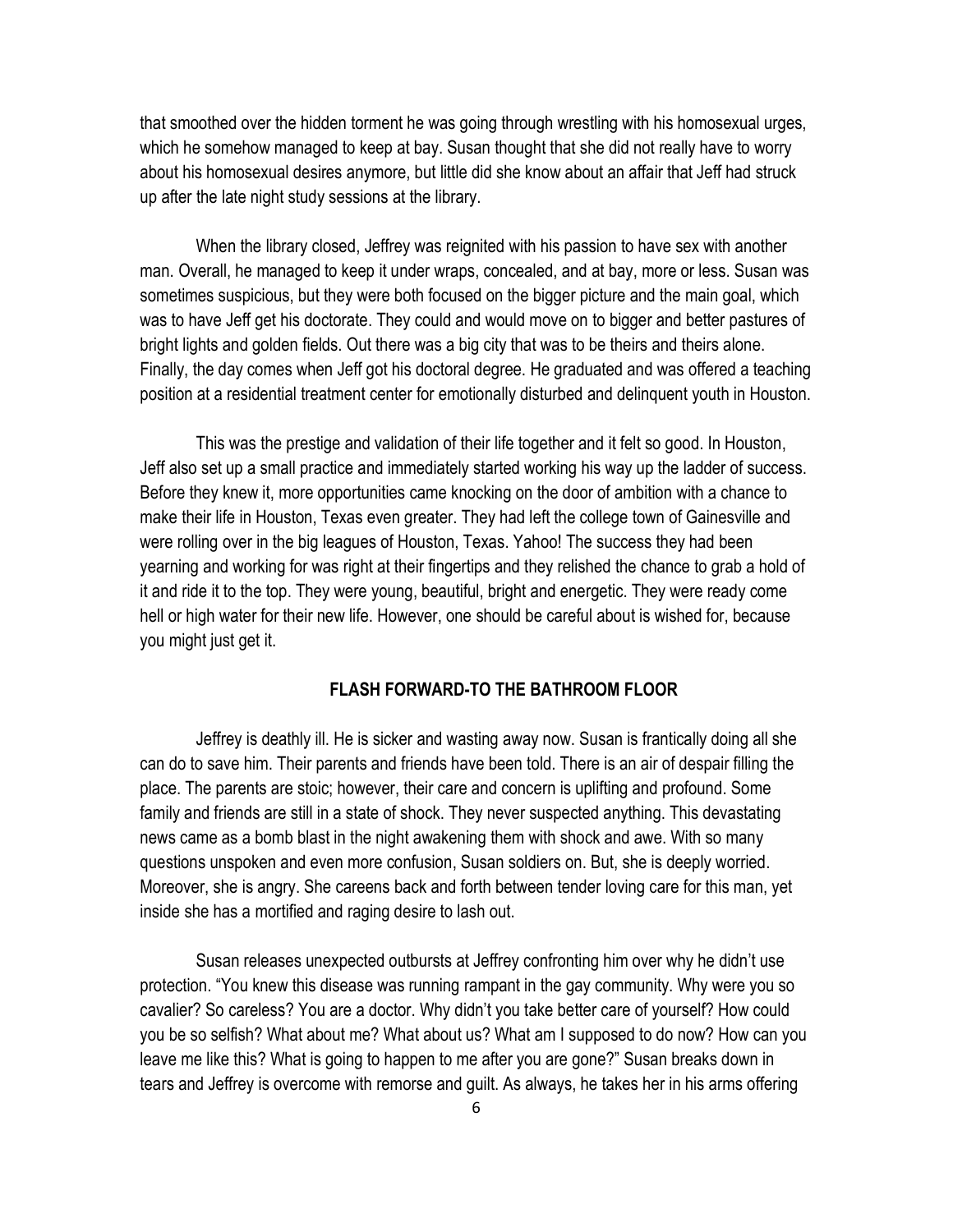what little solace he can. They sob until there are no more tears left to cry. Then, a deep peaceful silence comes over them as they cling together, man and wife, one bond, and one love. The comfort of their luxurious lifestyle in Boca Raton does not give them the respite they desperately sought. Was it better than the price they had to pay in Houston where they found all the material success their hearts desired for the longest time? It was the terrible cost that they had to pay.

## FLASH BACK-HOUSTON

 It was the 70s and the "ME" generation was alive and well. The "ME" decade and Houston was the go go big town of "ride 'em cowboys" and where bigger was better. Houston was booming with gusto, crackling with energy, and everything seemed possible and was all within reach. No holds barred and if you wanted it, you went for it. Oil was greasing everything. It was squirting, gushing, and greasing the hopes and dreams of old timers and newcomers alike. And, not to be denied, Jeff and Susan fit right in. They hit the ground running, moving into a neat square suburb, setting up house, securing a great professional life, and getting on with their gold plated dreams. Once again their enormous ambition and drive caused them to begin to rocket to the top as a couple going places, meeting people, moving up, being paid more and more as time went by. There was more recognition, more wealth, more prestige, more, more, and more.

Yet, somehow for Jeff, this was not enough. The more successful they became, the more he hungered and yearned for that helping of a gay lifestyle that was all around him. In the drugfueled, liberated, and hedonistic scene, there was a craving that was building up in him. Susan hoped that he had gotten over his conflicted desires, but soon realized it was actually the other way around. Jeff wanted to move from the suburbs into the Bohemian gay section of Houston where the bars were big, bright, and the men enticing. He became less and less interested in having sex with her and more and more interested in finding ways to do so with other men. Night after night, after he had finished working as a high-profile professional psychologist training and consulting in various social programs and Fortune 100 corporate situations, he slipped down to the gay bars in a certain section of Houston.

He had purpose and desires to have indiscriminate anonymous encounters with other men before coming home. Late into the night, Susan paced the floor. She was angry and full of rage. Her heart raced every time she wanted to confront him about what she knew was happening again. Frequently, they had vicious confrontations. Susan yelled, "Jeff you have to stop! What is so great about other men that I do not have? You should see a shrink! Why can't you just be normal? Look at the life we have built! I put everything into helping you achieve and arrive in your profession! Everyone adores us. We are the perfect couple! We have it all now! What's not to like?" Susan would ask these same questions for many months and years to come. "Dear God, what am I to do?"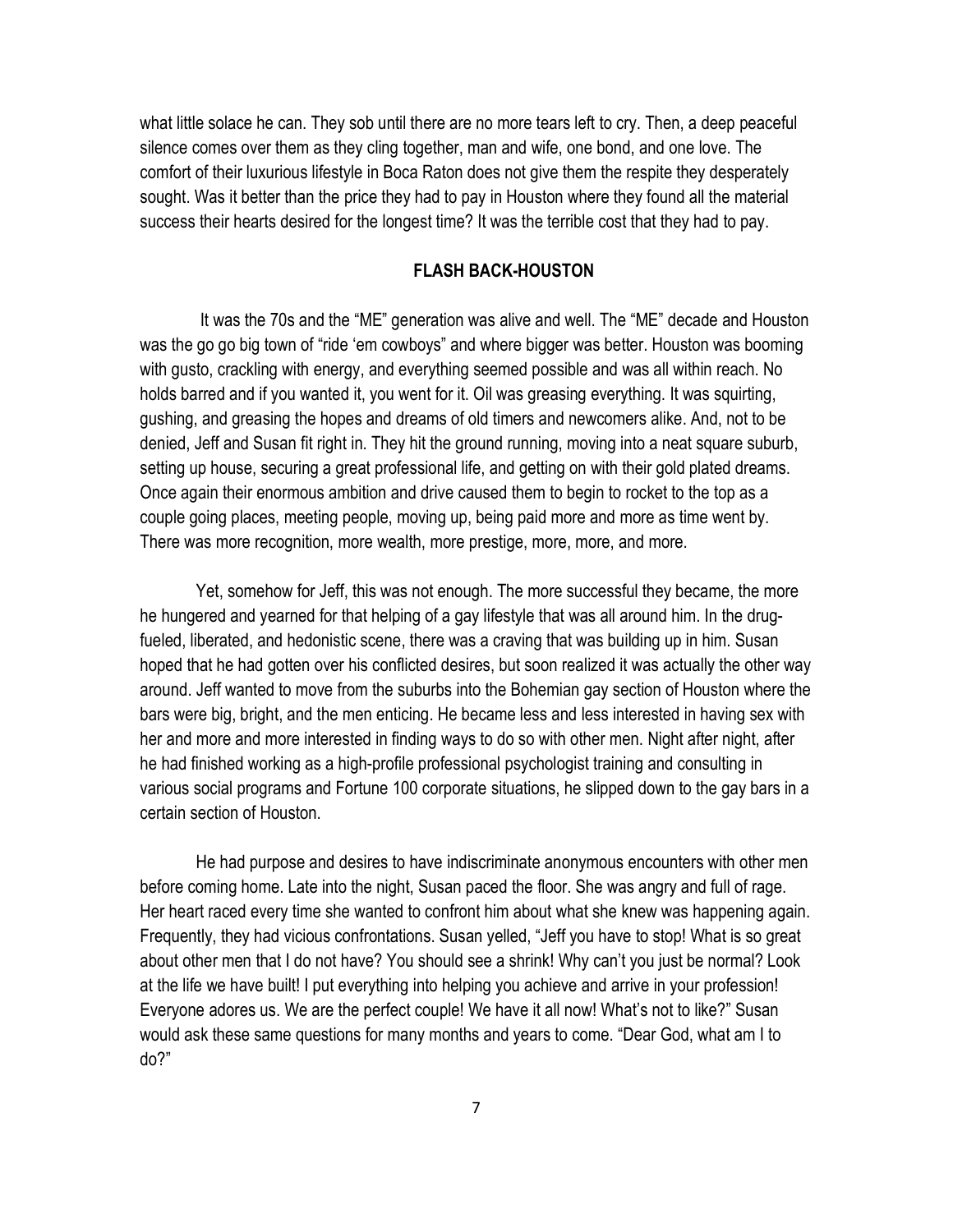Jeff's words would always pierce her heart and they would be the same. He would look at her and say, "Susan, we both really love and care about each other. We are best friends and I am so sorry, but this is something that I must do. I want to do it. I need to do it. I have to do it. If you can't take it then you must leave." Susan screamed through the tears, "Jeff, I am leaving. I cannot take this any longer. I am leaving." She stormed out, repeatedly, and raced over to her girlfriend Roz's home, a nervous and disheveled wreck. Roz was the only one in whom she had ever confided. Roz knew their secret, but would never judge or condemn. Susan desperately wanted to leave him, but she could not, and she knew in her heart that she would not. The truth was that she had too much invested in this relationship, even as flawed and difficult as it was. This was their world and their life. They had known each other forever and she had loved him from day one. They both really enjoyed each other's company totally and loved each other dearly. And, most of all, they had become dependent on each other more than they ever thought possible.

 After all, she took care of him perfectly. She had enabled him to zoom to the top by focusing on his practice with laser-like intensity. Her abiding support and presence had permitted him to maintain a pristine image as a married man in an ideal couple situation that was picture perfect for his career. Plus, even though she was quite controlling in their alone time together, she still tolerated, however reluctantly and helplessly, his nightly dalliances in the neighborhood netherworld of gay Houston. She, on the other hand, had always loved him to death and had become addicted to being able to dominate him when they were together. The luxurious lifestyle he was now able to provide to her always managed to help her vainly cling to the hope that she would be able to fix him. She prayed that he could and would stop being gay and that they would ultimately hunker down for a long and lasting satisfying drift into the sunset for the rest of their lives. It was a co-dependent compact that from time to time blew up in their face because Susan simply could not handle the contradictory pressures of pretending to be the machine that she appeared to be. Still every time she flared up and lashed out at Jeffrey, somehow and some way she always came back. Either he came and got her or she came back when he left for work.

Over and over, from time to time, this dynamic repeated itself and it slowly but surely took its toll on both Susan and Jeff and on their union. The main saving grace was when they took time to travel. Jeff loved to travel and would plan these meticulous getaways for them that had a powerful restorative effect. And Susan realized that she had to get a life of her own, too. She couldn't just be only about helping Jeff climb in his career and socializing with other professional couples to make everything look good to the public. She turned to piano lessons and recitals. Then she started bodybuilding and turned her body into an unbelievable physical specimen. Then it was cooking. She became a master chef and began writing books on the subject. She was starting to gain recognition for her efforts.

But their sex life fizzled and Susan lost interest altogether as she began to sublimate her sex drive into these new and diverting endeavors. Jeff on the other hand had become more and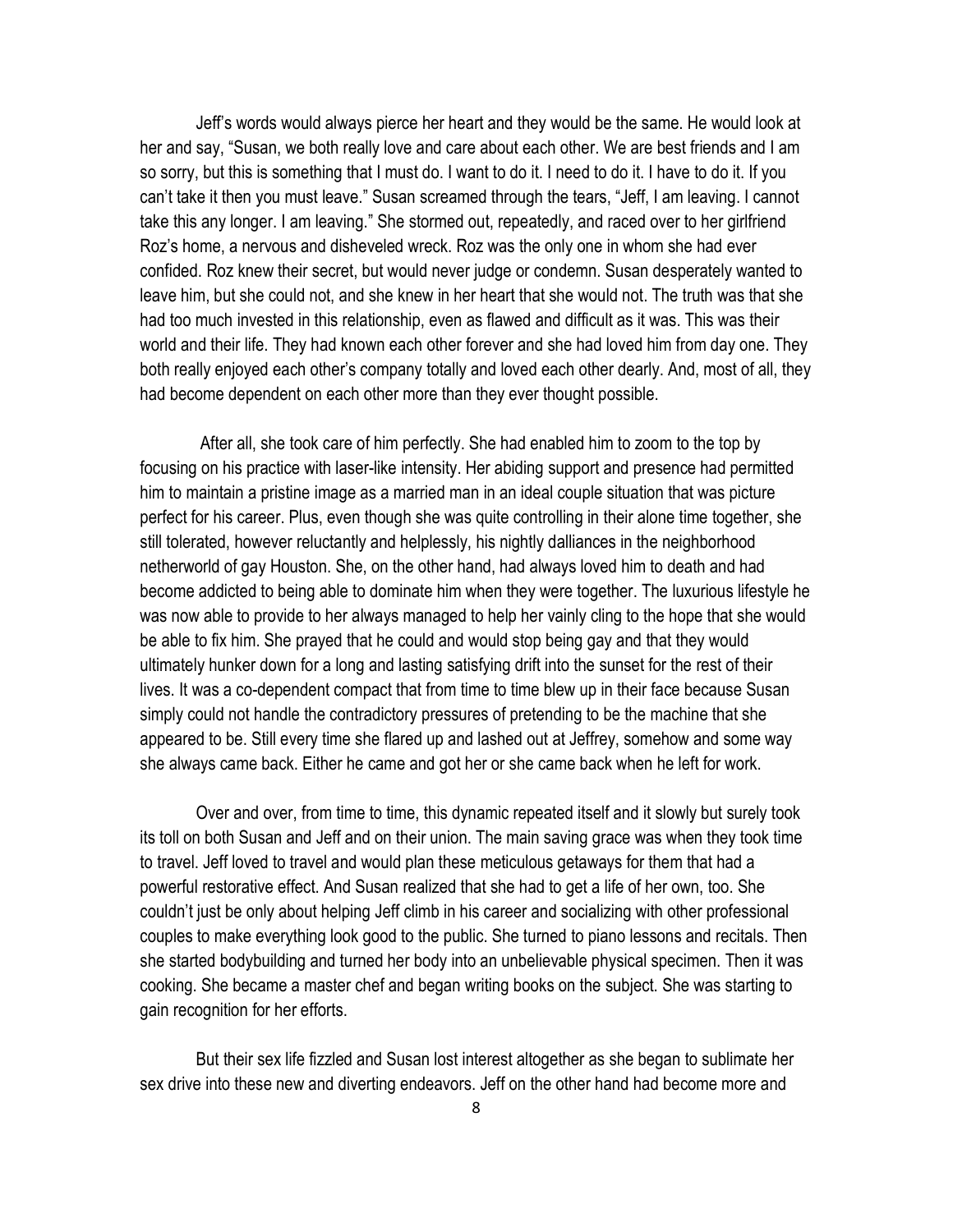more promiscuous. The more successful he became the more Susan enabled his career to flourish. The more brazen and rapacious his appetite for fleeting high-risk sexual encounters in out of the way places with men he had never met before or would see again took over. It was a tale of two Jeff's. He knew Susan would be there with open arms or a wagging finger when he came back. And that was sadly their saving grace until things took a sudden turn for the better and ultimately the worse, in the early 1980's. It was 1981 to be exact.

Susan settled into a life in which she was the dutiful supportive wife, enjoying the amenities that a wealthy life could bring. She filled the vacuum Jeffrey left with friends and hobbies that gave her an identity and sense of self-esteem. These diversions helped her to heal the painful wounds she had to nurse masking Jeffrey's increasingly long and repetitious absences throughout the week after work. Slowly her interest in having sex with Jeff began to match his lack of interest likewise. By the beginning of the 80's their sexual bond was pretty much a memory, especially since she had contracted multiple STD's from his hypersexual gay lifestyle. A lesion here, a blister there. "How much insult can you add to injury? Have you no shame?"

One day Susan was watching the six o'clock news and Peter Jennings was talking about a new disease that had developed into a plague in San Francisco's gay community-something called AIDS. It was killing gays by the hundreds and had stricken so many men. Immediately, Susan had a convulsive reaction. She turned off the television and rushed into the bathroom to take a closer look at the latest sore she had been nursing. She had a full-fledged panic attack, spiraling into a fit of worry that sent her reeling to the floor. She became delirious. She knew that this was going to be the end of her marriage to Jeff and their sexual relationship. It was just too much for her to come to grips with. She started sobbing hysterically. She vomited dry heaves that left her gasping for breath. It was time for her to go for sure. She was certain. Then a voice in her head stopped her suddenly, "No. You can't leave now. You must stay with him because he will need you one day more than he has ever needed you before." With that, she realized that while the sex would have to stop, she could, would, and should stay. The marriage would go on, but things were going to be different from that point on. They had to be.

Jeffrey was in a state of denial. He thought that he couldn't contract this disease. He was safe. Susan could protect him. He didn't have to stop. He just had to be more careful, more selective, and less indiscriminate. He would cut back, cut down. Less is more. He began to look for a more personal connection. Susan went deeper into herself seeking a spiritual path that was not bound by the desires of the flesh. In a way, they were both trying to adjust to this screaming alarm but in different ways. Susan began a life of celibacy and Jeffrey sought a lover. He met Charles.

Charles was a sweet, nice, wonderful fellow who struck up an intimate connection with Jeffrey that was truly natural, authentic and solid. He was a really decent fellow who seemed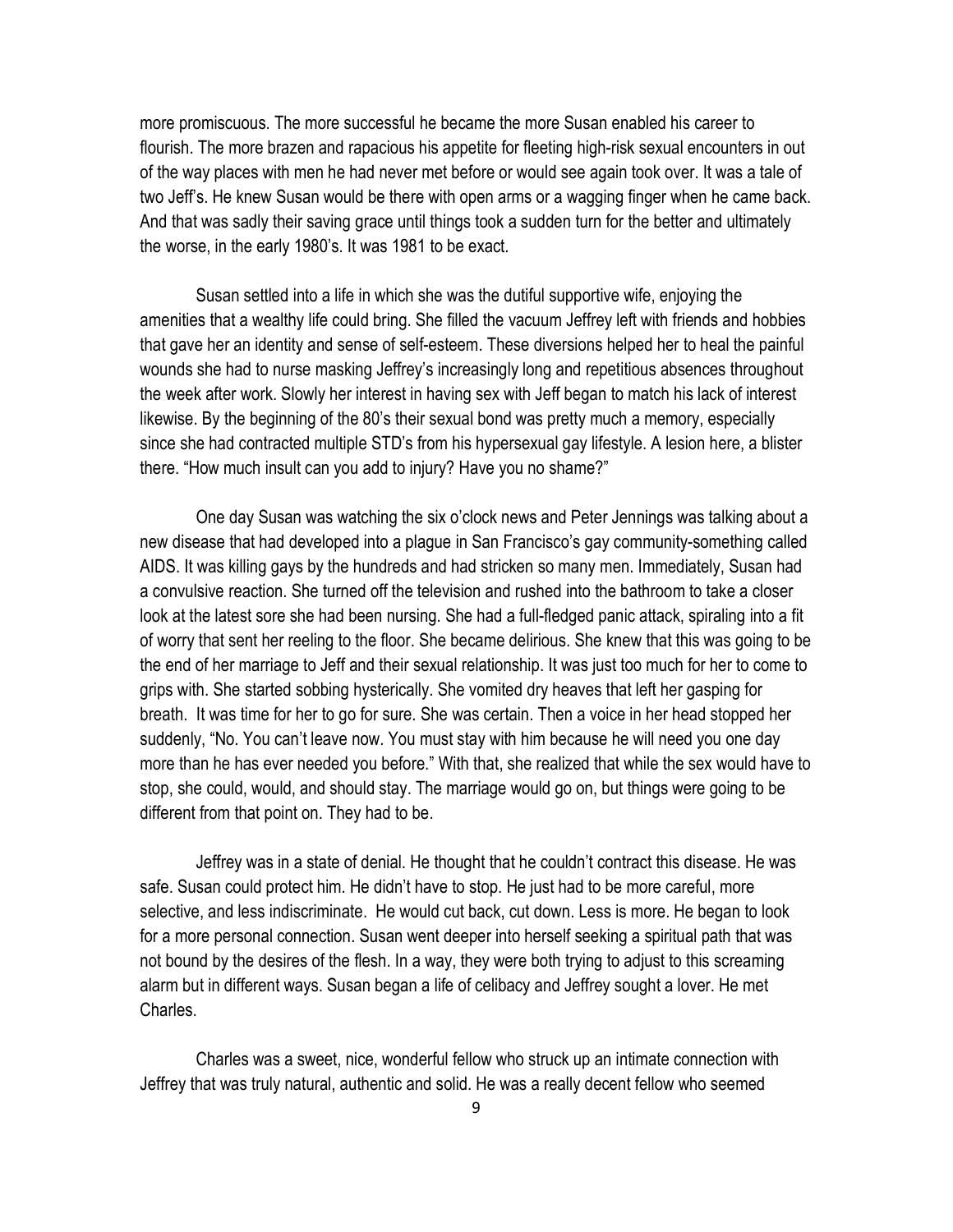perfectly suited to Jeff's personality in every way. So much so that even Susan liked him, accepted him, and welcomed him into their orbit in a way that made for a kind of weird three-sided triangle that felt almost normal and pretty much comfortable, if not entirely comforting. Charles became an integral part of their lives and Jeffrey splits his time almost equally between Susan and Charles. There was no real static to speak of. A kind of peaceful détente was reached and everything seemed like it was going to be workable. All was quiet on the Western Front, until Charles found out that he had AIDS in 1986.

Charles got horribly ill and went through an agonizing demise and died within a few months much to Jeffrey's devastation and dismay. Susan was horrified, too. She liked Charles and the whole thing was just too surreal, complicated and disorienting to even try to pretend it was even close to a normal situation. They withdrew from each other in the wake of this tragedy. But the one thing that they agreed on was that they needed to get out of Houston just as fast as they could. Jeff tested negative for the disease, but Susan was deeply worried. It was time for a new scene, a different life and maybe Jeff would finally come to his senses and cut this whole lifestyle out. They could get a fresh start and put all this foolishness behind them, once and for all. Maybe Boca Raton, Florida was just the place. Jeff had a new opportunity there. They would pick up and go back to Florida. It was affluent, clean, and maybe it would work out all right in the end. Maybe there they could find each other and save each other before it was too late. Maybe.

# FLASH FORWARD TO THE HOSPITAL-JULY 4TH 1992

Susan is checking Jeff out of the hospital. He has gotten well enough for her to take him home, but the doctor has instructed her that she must remain vigilant over the next few months to make sure his recovery continues. She puts her all into restoring his health and after days on end of round-the-clock care, he begins to stir again to the point where he is back on his feet and ready to go back to work, which he does. Susan is totally relieved and proud that she has been able to make such a difference. The doctor praises her dedication and skill. Jeff is deeply grateful and suggests that they take another one of their incredible vacations---this time for three weeks to Italy. The trip is a Jeffrey special, the best. They have the time of their lives, just like the old days. It's almost as though he is not sick at all or at least anymore and it is just the restorative palliative time their marriage has been sorely in need of. They revel in the moment and all seems right in the world.

# FLASH BACK-MOVING TO BOCA RATON

Jeffrey and Susan packed to move to Boca. They were thrilled that Jeff's HIV test came back negative. They were excited about the chance to make a new start. Charles' death had been a sobering reminder that this AIDS epidemic was no joke and it chastened Jeff's attitude quite a bit. Susan's relief was palpable, too. She was praying that once they put Houston behind them there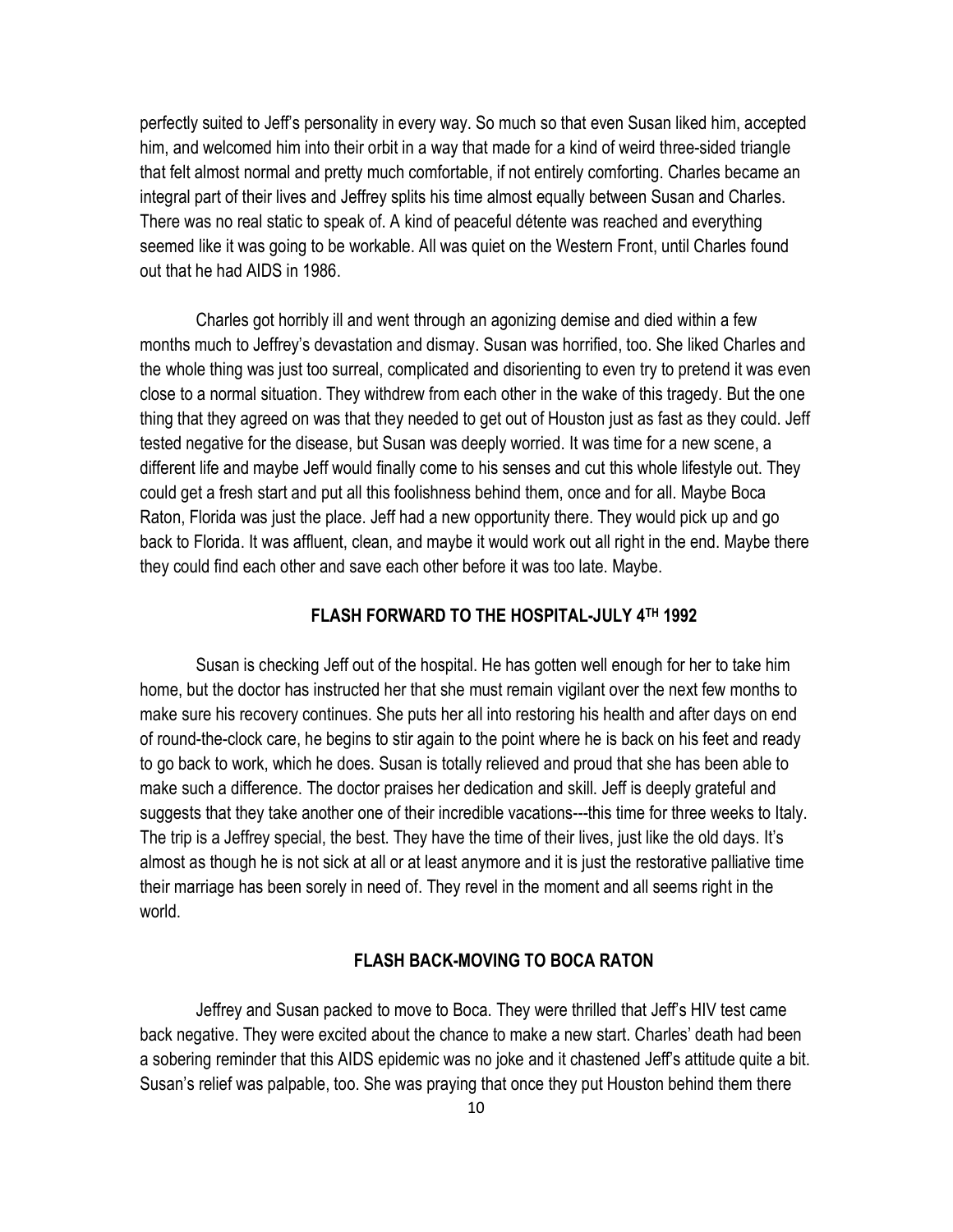would be clear sailing into the golden sunrise of the Boca milieu, where they could get their marriage on the footing that she had been desperately hoping for for a long time now. Everything seemed new and possible again.

Boca was just what the doctor ordered. It was bright, sparkling, clean and vivacious. The people were rich and beautiful and the lifestyle suited Susan to a T. She took up fitness training, then more bodybuilding and became quite the model of strength and beauty. Tanned and lovely she was full of vitality and simply flourished in Florida as paradise. Jeffrey showed no signs of missing his Houston haunts, maybe because business took him back and forth to Houston enough to satisfy his carnal urges. Susan was none the wiser, and went about her new life, her new world with gusto and glee. After all, this was the epitome of their dream. This is what they were striving for: the success, the prestige, the wealth, and the life they had worked so hard together to achieve. They had climbed the mountain and all looked well and seemed like it was going to be well indeed.

Then one day Susan noticed that Jeff's hair was starting to fall out. Then several months later, some dry, scaly splotches began to appear on the bridge of his nose that would not go away. And then came a dry cough that didn't go away, either. It was constant, unproductive and unnatural. Jeff and Susan knew in their heart of hearts what was going on but did not talk about it. Words couldn't capture the depth of emotion they were feeling. As the symptoms mounted, the 300-pound elephant in the middle of the room that nobody was acknowledging began to take shape. Things soon began to take a decided turn for the worse with Jeff. Susan's new found physical, mental and spiritual strength were going to come in handy in the days and months ahead, because as Jeffrey's health began to spiral downward, her time of respite, peace, hope and rejuvenation in Boca began to serve her and Jeffrey very well in the fight to save his life. She blossomed in the chaos.

 He came down with a terrible bout of pneumonia and they found out that Jeffrey had come down with the virus. He had been stricken with AIDS and things did not look promising at all. As Jeffrey got sicker and weaker, Susan got stronger for the both of them. Her sublimation, training, and dedication to helping Jeff get well reflected a paragon of strength and resolve. This struggle drew them even closer than ever before. She was determined to follow the voice she had been hearing in her head since that fateful day back in 1981 telling her to stay, because he will need her more than ever in the years to come. It was the reason that she had silently but loudly renewed her commitment then to her vow to stay together "till death do them part." And death may have come knocking, but the door was not open yet to let him in. And, she was not going to be the one to let it in, so help her God.

Jeff rallied with Susan's steady and steadfast care. He continued making the rounds in his successful practice, making appearances, giving speeches with Susan at his side, but his health was clearly and rapidly deteriorating by now. Finally, he was bedridden. It looked like his last stand,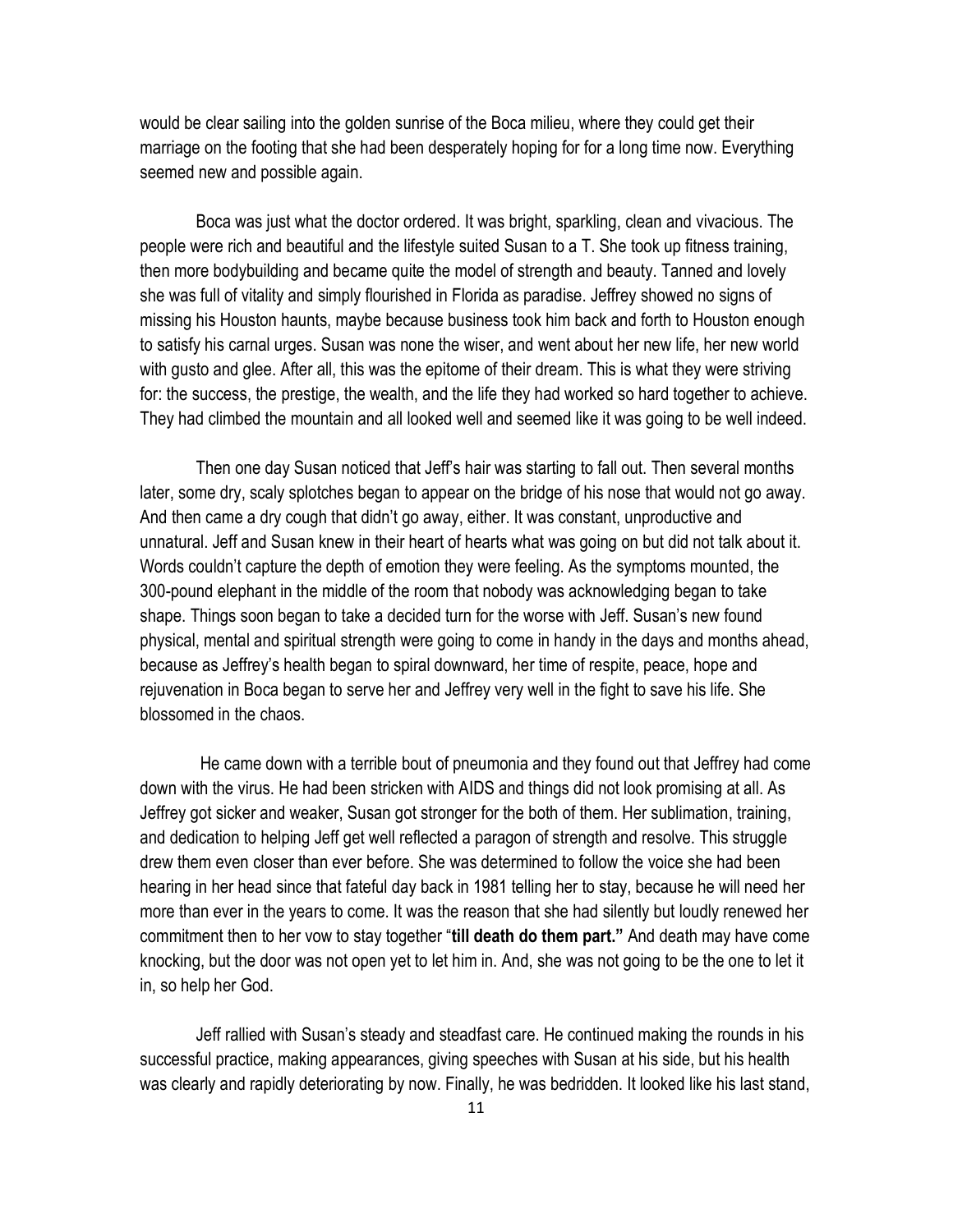but Susan appeared to be up for the challenge. She waged a long and valiant struggle, 24/7, night and day, and he was wasting away before her very eyes. From time to time she crawled into the bed and they held each other, often crying softly into the night. She prayed out loud and tried mightily to will him back to health, but to no avail. Finally, Jeff told her that he couldn't go on any longer. She protested, argued, pleaded, and implored, "fight, Jeff, fight! Don't leave me! Please don't leave me…us…"

### IT HAD TO HAPPEN

Jeff props himself up and takes a long, deep, soulful look at Susan. Their fate was sealed in that one moment. His eyes say it all. "I'm sorry, I just can't do this anymore… I'm done… I'm out of here, my dear… this is it." Susan gets up abruptly, walks across the room, picks up the phone and dials Hospice, with tears dripping down her face, onto the phone and down to the floor. Then suddenly, she slams the phone down angrily, and walks back across the room to Jeffrey. "Not so fast, Buster," Susan says as she climbs into bed with him yet again. She looks deeply into his eyes and embraces him tightly. Giving him a deep, soulful kiss and hugging him tightly like she had so many, many times before, his eyes close. Then she closes her eyes just as he opens his again.

Susan pleads, "Jeffrey, please don't leave me. I'm scared." Jeffrey says, "Don't be scared, you'll be fine. That's what you always said to me, remember?" Susan replies, "Yes, of course, and if you had come out of the closet sooner you would have done so much better. You would have been happier. And, I would have loved you anyway, you know that. I already did and look, everyone you cared about still accepted and embraced you. You cheated yourself, and us, and look, it's killing you." Jeffrey says, "Well, there, I'm dying! What difference does it make to them now? Doesn't matter…"

Susan cries, "Stop it! Your secret life is what ruined everything." Jeffrey retorts, "No, that secret, my secret, was your secret, too! It was our secret and our secret was the glue, don't you see, Bee? It was our bond. And don't you see, you kept saying don't be afraid, but maybe if I wasn't afraid, I would have come out and jeopardized everything, my reputation, our life of luxury… we had a lot to lose… everything, if my business went down."

Susan says, "I think people loved and respected you so much it would not have made a difference one bit." Jeffrey says, "Easy for you to say, Bee, but I didn't want to chance that. To do that to you when I didn't have to, not when you have stood by me through thick and thin with a love I could never replace. You are my best friend. Why would I do that to you, just because you kept telling me to? I don't think so…Thank God I was afraid. Who knows, if I had come out and business didn't go down, who is to say I would not have done something foolish and stupid, like wandering off the reservation for good."